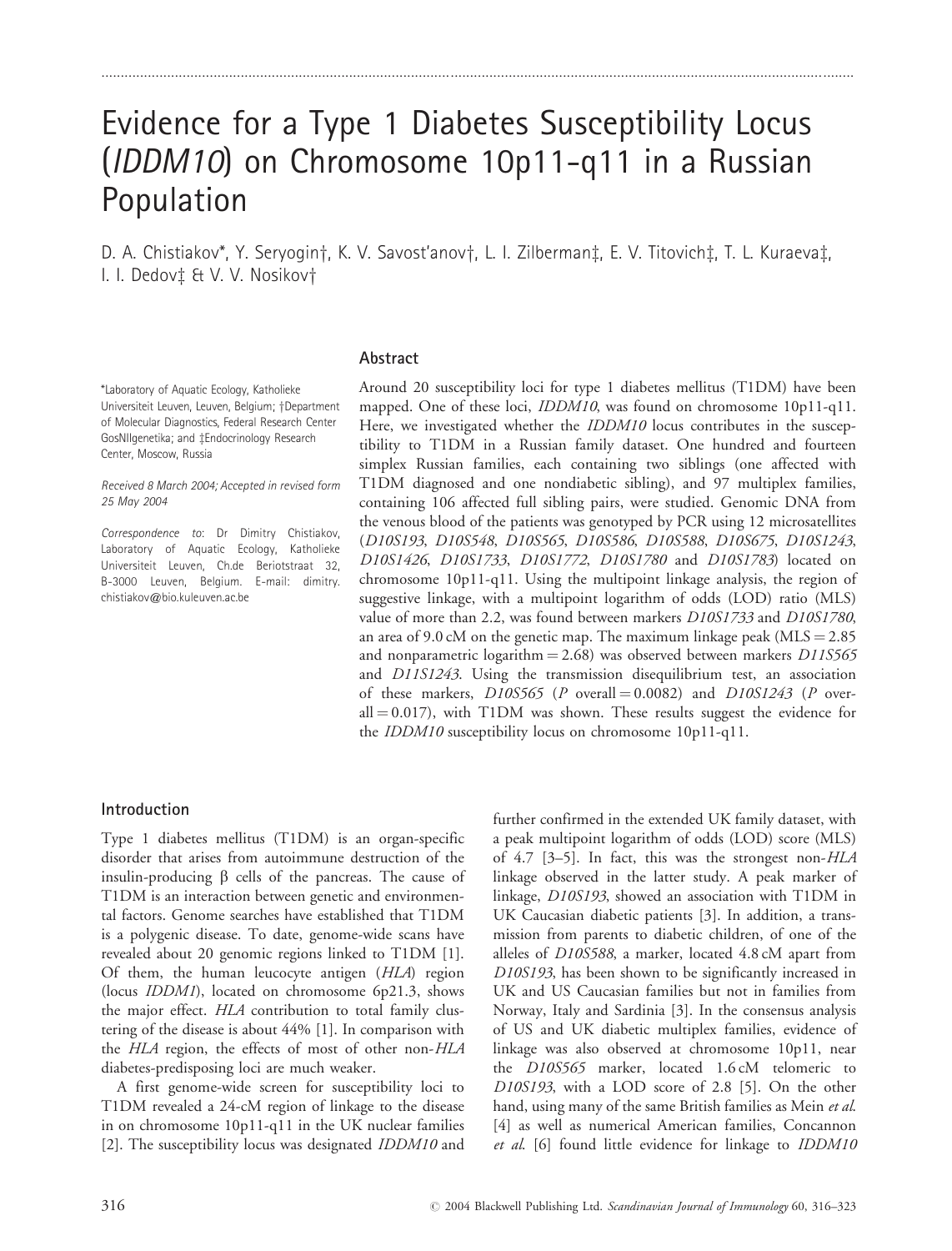(MLS of 0.4). IDDM10 locus has not been replicated in other Caucasian populations: two recent whole-genome scan failed to find a suggestive evidence for linkage to T1DM on the chromosomal region 10p11-q11 in Scandinavians [7] and isolated Dutch population [8].

In this connection, it would be interesting to examine whether the *IDDM10* locus contributes to the genetic susceptibility to T1DM in Russian patients. Here, we evaluated a set of 12 polymorphic microsatellite markers, including D10S193, D10S565 and D10S588, on chromosome 10q11.1-10p11.2 for linkage and association with T1DM in a Russian population.

# Materials and methods

Patients. We studied 114 simplex Russian families, each containing two siblings (one affected with T1DM diagnosed before the age of 17 years and one nondiabetic sibling). Sixteen families were collected from the Samara Diabetic Centre, the other being recruited from the Endocrinology Research Centre in Moscow. Ninetyseven multiplex families, containing 116 affected full sibling pairs (mean age at onset of diabetes  $13.2 \pm 2.3$ years), were recruited from the Endocrinological Research Centre. The research protocol was approved by the Ethics Committee of the Endocrinology Research Centre and performed according to the principles of the Declaration of Helsinki. Informed consent was obtained from all subjects before participation in this study.

Diabetes was diagnosed according to the criteria defined by the National Diabetes Data Group [9]. T1DM was classified based on the presence of ketosis, low body mass index and the need for insulin treatment. In all subjects, diagnosis of the disease was confirmed by the presence of at least one of the three major islet autoantibodies: islet cell antibodies, GAD65 antibodies and/or antityrosine phosphate-like molecule (ICA512) antibodies [10, 11].

DNA typing. Genomic DNA was extracted from wholeblood samples collected in disodium EDTA (3 mg/ml) according to the established protocol [12]. Microsatellite markers (D10S193, D10S548, D10S565, D10S586, D10S588, D10S675, D10S1243, D10S1426, D10S1733, D10S1772, D10S1780 and D10S1783) were taken from the public databases and analysed by PCR. Primer sequences were as described in the GENOME Database (http://www.gdb.org). For each microsatellite marker, one primer was fluorescently labelled with either 6-HEX or FAM (Eurogentec, Scraing, Belgium). The PCR cocktail contained 10 mM Tris–HCl pH 9.0, 50 mM KCl, 1.0– 1.5 mm  $MgCl<sub>2</sub>$ , 0.1% Triton X-100, 0.2 mm each dNTP, 0.5 U AmpliTaq DNA polymerase (Applied Biosystems, Foster City, CA, USA), 5 µM each primers and 100 ng of genomic DNA in a total volume of 10 µl. PCR was carried out on a GeneAmp<sup>®</sup> PCR System 2700 (Applied Biosystems) at  $95^{\circ}$ C for  $3 \text{ min}$  followed by  $30$  cycles of

denaturation at 95 °C for 15 s, annealing at 55–60 °C for 15 s and extension at 72 °C for 30 s, with final extension at 72 °C for 10 min. Fluorescence-based genotyping was performed with an ABI PRISM 310 DNA Sequencer (Applied Biosystems) and GENESCAN analysis software version 3.1.2. PCR-amplified microsatellite alleles were numbered according to the number of repeat units.

HLA-DRB1, HLA-DQA1 and HLA-DQB1 alleles were determined by the use of a locus-specific amplification procedure, with subsequent hybridization of PCR products with a corresponding allele-specific oligonucleotide probe as previously described [13, 14].

Three single-nucleotide polymorphisms (SNP) located within corresponding candidate genes (GAD2, CREM and TCF8) were also genotyped in simplex families using PCR restriction fragment length polymorphism (PCR-RFLP) approach. These SNP were taken from the dbSNP database (http://www.ncbi.nlm.nih.gov/SNP/). PCR-RFLP assays for detection of each SNP are summarized in Table 1.

Statistical analysis. Multipoint linkage analysis was performed in affected sibling pairs using GENEHUNTER 2.1 software [15]. MLS and nonparametric LOD (NPL) values were computed using estimate LOD command of the software and allele frequencies derived from parents of affected sibs. Marshfield sex-average map distances were used in the linkage analysis [16]. According to criteria proposed by Lander and Kruglyak [17], for mapping genes involved in complex traits, a LOD score of 2.2 was considered to indicate suggestive linkage, whereas a LOD score of 3.6 was assessed as evidence for significant linkage.

Using the GENEHUNTER software, the transmission disequilibrium test (TDT) was performed in simplex families to identify alleles preferentially transmitted from heterozygous parents to diabetic offspring [18]. P-value  $(P_c)$  of less than 0.05 after correction for multiple alleles (62) was considered significant. For each microsatellite marker, an overall TDT P-value was also calculated and corrected by multiplying it by a number of markers (8) studied in the TDT analysis. For each SNP, P-value was multiplied by a total number of alleles tested (6) to obtain corrected *P*-value  $(P_c)$ .

The degree of pairwise linkage disequilibrium between markers was calculated using the 2LD software [19], expressed as  $D'$ , which represents the proportion of the maximum possible allele association given the allele frequencies and the direction of association.  $D' = 1$ corresponds to complete disequilibrium.

# **Results**

# Linkage analysis

We studied 12 polymorphic microsatellites that span a 20.3-cM centromeric region of chromosome 10q11.1- 10p11.2. Markers D10S193, D10S565 and D10S588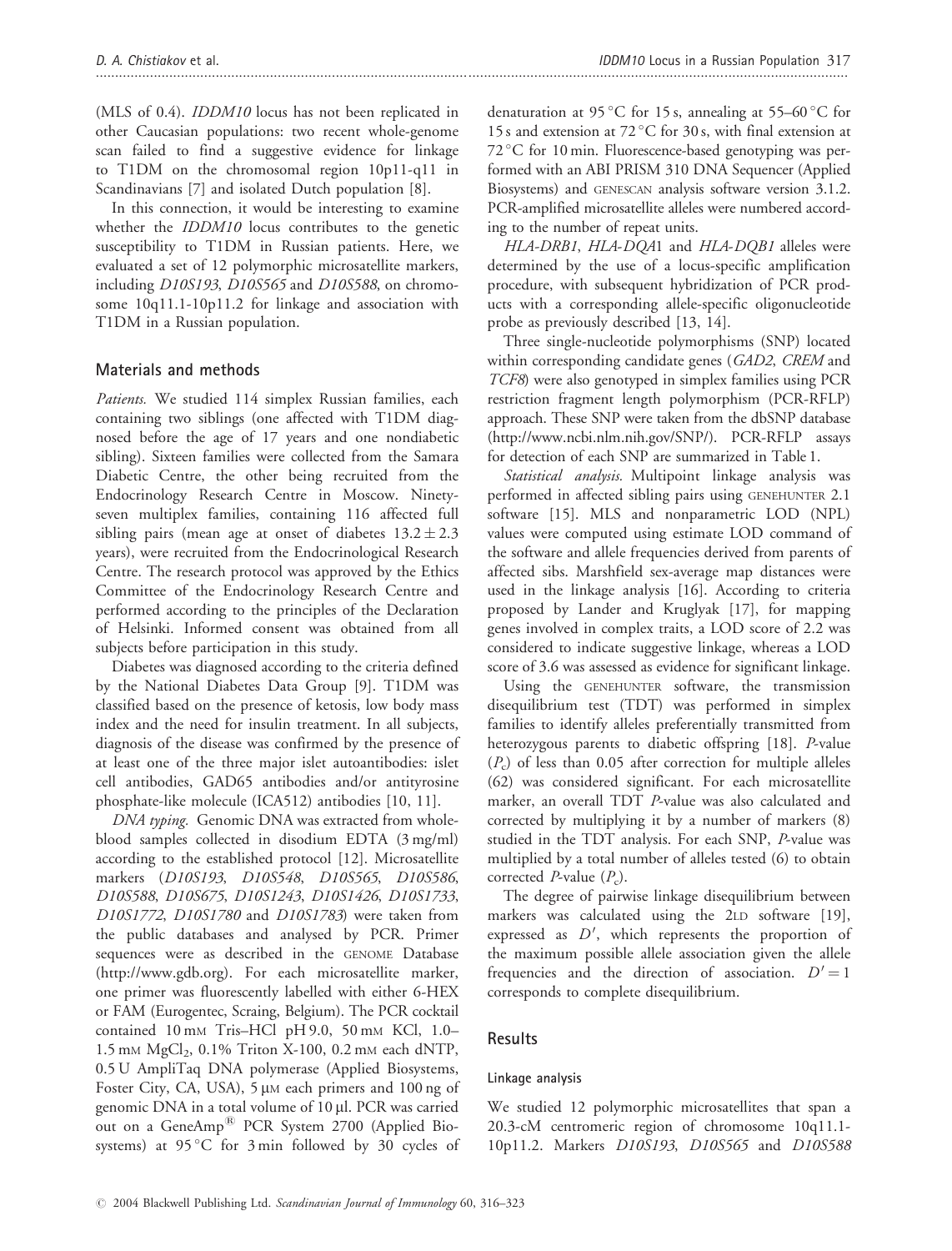|           |         | Location within the gene<br>SNP dbSNP ID Gene transcription start, bp)<br>(position from the | PCR primers, $5' \rightarrow 3'$                                                       | temperature (°C) to digest PCR<br>$([Mg^{2+}], mM)$ product<br>Annealing | Restriction enzyme Digestion buffer | temperature, °C) digestion (h) products, bp)<br>digestion | Definition of alleles<br>Duration of (length of digestion     |
|-----------|---------|----------------------------------------------------------------------------------------------|----------------------------------------------------------------------------------------|--------------------------------------------------------------------------|-------------------------------------|-----------------------------------------------------------|---------------------------------------------------------------|
|           |         | Ala/Gly 2839678 GAD2 Codon 326                                                               | R: CTCACGAGGAAGGAACAAAG<br>F: CAGACCTGTOLAGGGAG                                        | 60 (1.0)                                                                 | Eco471                              | Fermentas B $(37)$ 3                                      | Gly allele: $(108 + 22)$<br>undigestable (130)<br>Ala allele: |
| <b>ST</b> |         |                                                                                              | R: CCTGATCCAGCCACAGAAAGG<br>1531550 CREM Promoter region (-11) F: GTAGGCCAGTCATATTAGTG | 55 (1.5)                                                                 | Kpnl                                | Fermentas KpnI<br>buffer (37)                             | undigestable (118)<br>T allele $(20 + 98)$<br>C allele:       |
| A/G       | 2839664 | TCF8 Intron $4(182905)$                                                                      | R: CTATAGTAGGAGCAGGTTCCCATTC<br>F: GCCAGTGATGATGAAAATG                                 | 60 (1.0)                                                                 | Xbal                                | Fermentas Y $(37)$ 2                                      | undigestable (110)<br>A allele $(27 + 83)$<br>G allele:       |

that showed significant linkage and association with T1DM in previous studies [3, 20] have been also estimated in our analysis.

Multipoint linkage analysis in the Russian multiplex family dataset showed a suggestive evidence of linkage to T1DM, with a MLS of 2.75 (Fig. 1) and NPL of 2.68  $(P = 0.00368)$  (Fig. 2). The maximum linkage peak was observed between markers D10S565 and D10S1243. The region of suggestive linkage, with a MLS value of more than 2.2 [17], was situated between markers D10S1733 and D10S1780, an area of about 9.0 cM on the genetic map [16] (Fig. 1).

#### Transmission disequilibrium test

Eight microsatellite markers located within or close to the region of suggestive linkage (Fig. 1) were further evaluated for association with the disease using TDT analysis in 114 Russian simplex families (Table 2). Among the microsatellites tested, a positive allele-wise TDT result was obtained for two markers,  $D10S565$  ( $P_c$  overall = 0.0082) and  $D10S1243$  ( $P_c$  overall = 0.017), located within the region of maximum linkage with T1DM in the Russian family dataset (Figs 1 and 2). For D10S565 and D10S1243, this significant result was produced largely due to preferential transmission of alleles 26 ( $P_c = 0.014$ ) and 16 ( $P_c = 0.025$ ), respectively, from parents to affected children. The random transmission of alleles was observed



Figure 1 Multipoint logarithm of odds (LOD) ratio for type 1 diabetes on chromosome 10p11-q11 obtained using the «estimate» command of GENEHUNTER 2.1, assuming dominance variance may exist, and using allele frequencies from parents of affected sibs in the Russian dataset, consisting of 106 identical-by-descent sibling pairs affected with diabetes. Dotted line indicates the suggestive level of linkage, with a LOD score that is equal or more than 2.2 [18]. A scale of genetic distances between markers is presented in centimorgans (cM) according to the Marshfield sex-average map [17].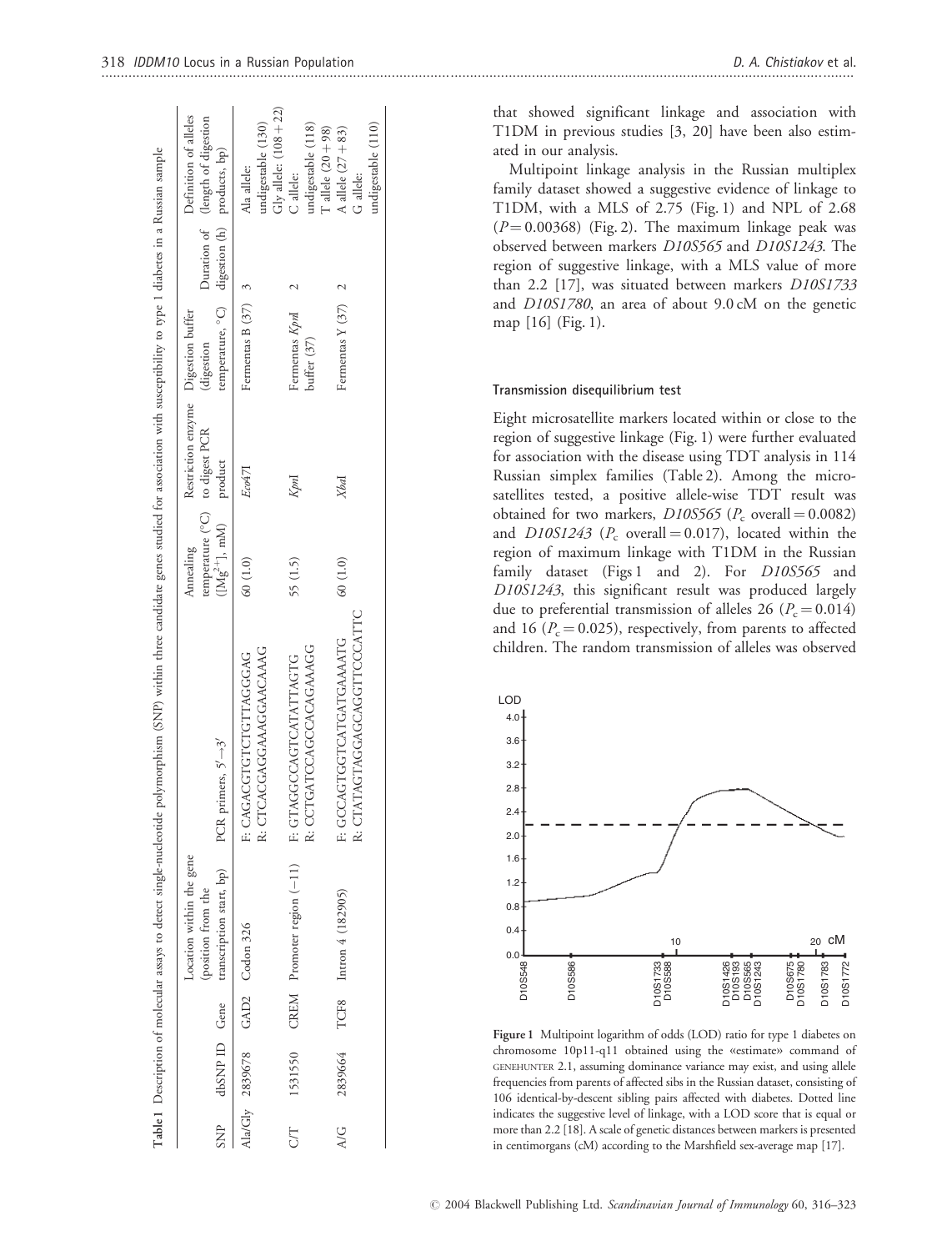

Figure 2 Multipoint nonparametric logarithm (NPL) profile for type 1 diabetes on chromosome 10p11-q11 obtained using the «estimate» command of GENEHUNTER 2.1, assuming dominance variance may exist, and using allele frequencies from parents of affected sibs in the Russian dataset, consisting of 106 identical-by-descent sibling pairs affected with diabetes. A scale of genetic distances between markers is shown in centimorgans (cM) according to the Marshfield sex-average map [17].

in unaffected offspring that hence excludes segregation distortion (Table 2).

To investigate a possible interaction between IDDM10 and major IDDM1 susceptibility markers, we performed TDT analysis for these eight microsatellites in the subset of 42 simplex families that have probands, carrying HLA-DR4 haplotype  $(DRBI^*04-DQBI^*0302)$ , the commonest HLA class II risk haplotype for T1DM in the Russian family dataset (data not shown). We found that an excess of alleles 16 (D6S1243) and 26 (D6S565) in diabetic progeny was more significant in the HLA-DR4-positive subset compared to those in the whole simplex family dataset (Table 2). This did not occur due to the segregation distortion because the allele transmission to unaffected sibs maintained a random pattern. This observation suggests that IDDM1 and IDDM10 susceptibility markers could synergically interact resulting in increasing genetic risk for T1DM in human carriers of risk haplotypes sharing predisposing alleles of both susceptibility loci.

D10S565 and D10S1243 are separated by a physical distance of 510 kbp and show significant pairwise linkage disequilibrium  $(D' = 0.81, P < 0.001)$ . Among haplotypes, a combination between alleles 16 (D10S1243) and 26 (D10S565) was found to be the commonest. In simplex families, this haplotype showed a significant preferential transmission from parents to diabetic progeny (37 transmissions versus 15 nontransmissions,  $P = 0.00105$ .

Three candidate genes for susceptibility to T1DM encoding islet glutamic acid decarboxylase (GAD2), cAMP-responsive element modulator (CREM) and transcription factor  $8$  (*TCF8*) lie at the region of suggestive linkage. Using the TDT analysis, three common SNP markers, each of them is located within a corresponding candidate gene, were studied for association with T1DM in the Russian simplex family dataset. No significant association with the disorder have been found for the Gly326- Glu  $GAD2$  and  $C(-11)T$  CREM molecular variants (Table 3). For adenine-to-guanine substitution, located in intron 4 of the TCF8 gene, significant preference in transmission of the G allele from parents to affected offspring was initially found (uncorrected  $P = 0.023$ ). The significance has been failed after correction for multiple alleles (Table 3). However, preference in transmission of the G allele remained significant even after correction when the simplex family dataset has been stratified for the HLA-DR4 haplotype (Table 3). This finding suggests that the A182905G molecular variant of TCF8 could confer susceptibility to T1DM in individuals carrying the HLA-DR4 risk haplotype.

#### **Discussion**

Using multipoint linkage analysis, we showed suggestive evidence of linkage of the chromosomal region 10p11-q11 to T1DM, with a maximum linkage peak between markers D10S565 and D11S1243. In addition, this pair of markers and two other microsatellites showed an association with the susceptibility to T1DM in a Russian population.

One of the markers, D10S565, has been previously studied in other ethnic groups. Consensus analysis in the combined  $US+UK$  dataset of 767 multiplex families found a maximum peak of linkage in the vicinity to marker D10S565 [20]. In our study, this marker showed sufficient association and linkage to T1DM.

Therefore, our results suggest a positive evidence for the IDDM10 susceptibility locus on chromosome 10p11-q11 that has been previously found and strongly replicated in the UK Caucasians [3–5, 20]. However, this conclusion is preliminary because of a relatively small sample size and should be re-evaluated using a larger dataset.

The region of suggestive linkage found in this study spans around 8.0 Mb on chromosome 10. Three putative candidate genes for susceptibility to T1DM lie within this region. There are GAD2, CREM and TCF8 genes. The GAD2 gene encoding islet glutamate decarboxylase (GAD65), a major autoantigen in T1DM, was mapped to chromosome 10p11.23, a region that lies within IDDM10 locus [21, 22]. The GAD2 gene has been considered as a strong positional candidate for contribution to the disease susceptibility. However, linkage and association studies failed to found a significant relationship between the gene and susceptibility to T1DM [2, 23, 24]. Recently,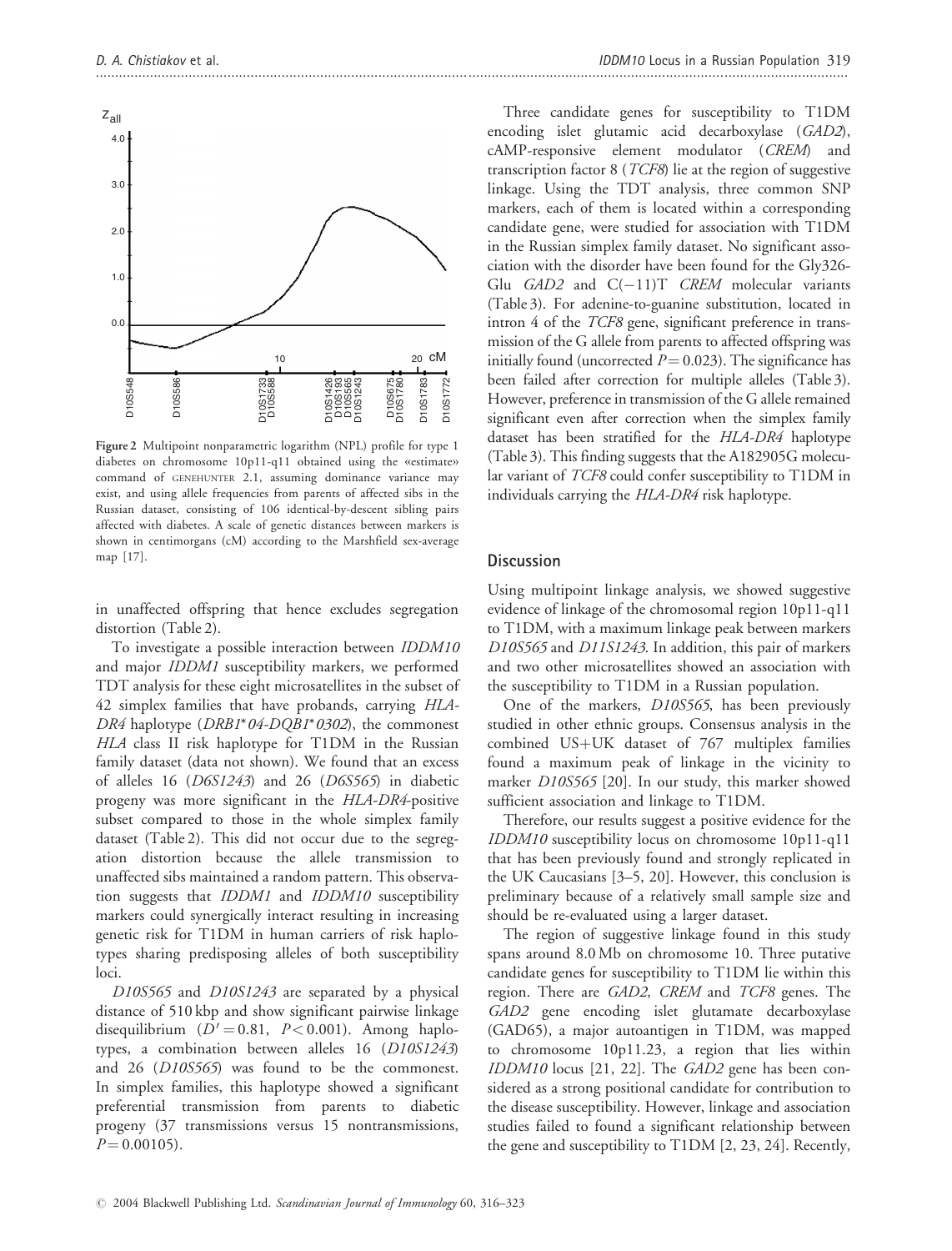|                                |                            | All sibling pairs $(n)$ | 114<br>$\vert\vert$        |                |             |                                                 |                                           |                                                          |                                                                                  |             |                     |                                                                                                                                                                                                                                                                            | Sibling pairs with the $HLA-DR4$ haplotype ( $n=42$ )                                                                                                                                                                                                                                                         |                                                                                                                                                                                                                                                                                                               |                                                       |                     |                                                                                                                                                                                                                                                                                                                             |                                      |                                                          |
|--------------------------------|----------------------------|-------------------------|----------------------------|----------------|-------------|-------------------------------------------------|-------------------------------------------|----------------------------------------------------------|----------------------------------------------------------------------------------|-------------|---------------------|----------------------------------------------------------------------------------------------------------------------------------------------------------------------------------------------------------------------------------------------------------------------------|---------------------------------------------------------------------------------------------------------------------------------------------------------------------------------------------------------------------------------------------------------------------------------------------------------------|---------------------------------------------------------------------------------------------------------------------------------------------------------------------------------------------------------------------------------------------------------------------------------------------------------------|-------------------------------------------------------|---------------------|-----------------------------------------------------------------------------------------------------------------------------------------------------------------------------------------------------------------------------------------------------------------------------------------------------------------------------|--------------------------------------|----------------------------------------------------------|
|                                | Probands                   |                         |                            |                |             |                                                 | Non-affected sibs                         |                                                          |                                                                                  |             | Probands            |                                                                                                                                                                                                                                                                            |                                                                                                                                                                                                                                                                                                               |                                                                                                                                                                                                                                                                                                               |                                                       |                     | Non-affected sibs<br>$T^*$ NT <sup>+</sup> $\sim^2$                                                                                                                                                                                                                                                                         |                                      |                                                          |
| Allele                         | $\rm \stackrel{*}{\vdash}$ | İ                       | $df=1$<br>$\chi^2$         | P              | $P_{\rm c}$ |                                                 | Ë                                         | $df=1$<br>$x^2$                                          | $\sim$                                                                           | $P_{\rm c}$ | $\overline{\Gamma}$ | Ë                                                                                                                                                                                                                                                                          | $\chi^2$ (df=1)                                                                                                                                                                                                                                                                                               | $\sim$                                                                                                                                                                                                                                                                                                        | $P_{\rm c}$                                           |                     | Ė                                                                                                                                                                                                                                                                                                                           | $\chi^2$ (df=1)                      | $P_c$<br>$\sim$                                          |
| D10S1733                       |                            |                         |                            |                |             |                                                 |                                           |                                                          |                                                                                  |             |                     |                                                                                                                                                                                                                                                                            |                                                                                                                                                                                                                                                                                                               |                                                                                                                                                                                                                                                                                                               |                                                       |                     |                                                                                                                                                                                                                                                                                                                             |                                      |                                                          |
| 4                              | 32                         | 36                      | 0.28                       | 0.60           |             |                                                 |                                           |                                                          |                                                                                  |             |                     |                                                                                                                                                                                                                                                                            |                                                                                                                                                                                                                                                                                                               |                                                                                                                                                                                                                                                                                                               |                                                       |                     |                                                                                                                                                                                                                                                                                                                             |                                      |                                                          |
| $\sim$ $\sim$                  | $\mathcal{L}$              |                         | 2.01                       | 0.16           |             | 3277298777                                      |                                           | $0.12$<br>$0.33$<br>$0.33$<br>$0.42$<br>$0.32$<br>$0.33$ | $0.738$<br>$0.557$<br>$0.5349$<br>$0.50$<br>$0.50$<br>$0.50$<br>$0.50$<br>$0.50$ |             |                     | 0040527                                                                                                                                                                                                                                                                    | $0.3336555$<br>$0.33655$<br>$0.555$<br>$0.86$<br>$0.86$                                                                                                                                                                                                                                                       |                                                                                                                                                                                                                                                                                                               |                                                       | 10488024            | $\begin{array}{c} 0 & 0 & 0 & 0 & 0 \\ 0 & 0 & 0 & 0 & 0 \\ 0 & 0 & 0 & 0 & 0 \\ 0 & 0 & 0 & 0 & 0 \\ 0 & 0 & 0 & 0 & 0 \\ 0 & 0 & 0 & 0 & 0 \\ 0 & 0 & 0 & 0 & 0 \\ 0 & 0 & 0 & 0 & 0 \\ 0 & 0 & 0 & 0 & 0 \\ 0 & 0 & 0 & 0 & 0 \\ 0 & 0 & 0 & 0 & 0 \\ 0 & 0 & 0 & 0 & 0 & 0 \\ 0 & 0 & 0 & 0 & 0 & 0 \\ 0 & 0 & 0 & 0 &$ | $0.86$<br>$0.22$<br>$1.39$           |                                                          |
|                                | $\overline{11}$            | $\circ$                 |                            | 0.21           |             |                                                 |                                           |                                                          |                                                                                  |             |                     |                                                                                                                                                                                                                                                                            |                                                                                                                                                                                                                                                                                                               |                                                                                                                                                                                                                                                                                                               |                                                       |                     |                                                                                                                                                                                                                                                                                                                             |                                      |                                                          |
| ${}^{\circ}$                   | $\infty$                   | 16                      | $1.54$<br>$2.84$           | 0.09           |             |                                                 |                                           |                                                          |                                                                                  |             |                     |                                                                                                                                                                                                                                                                            |                                                                                                                                                                                                                                                                                                               |                                                                                                                                                                                                                                                                                                               |                                                       |                     |                                                                                                                                                                                                                                                                                                                             |                                      |                                                          |
| $35$                           | 14                         | $\infty$                | 1.73                       | 0.19           |             |                                                 |                                           |                                                          |                                                                                  |             | 0.49804             |                                                                                                                                                                                                                                                                            |                                                                                                                                                                                                                                                                                                               |                                                                                                                                                                                                                                                                                                               |                                                       |                     |                                                                                                                                                                                                                                                                                                                             |                                      |                                                          |
| 36                             | 85                         | 74                      | $1.25$<br>0.91             | 0.26           |             |                                                 |                                           |                                                          |                                                                                  |             |                     |                                                                                                                                                                                                                                                                            |                                                                                                                                                                                                                                                                                                               |                                                                                                                                                                                                                                                                                                               |                                                       |                     |                                                                                                                                                                                                                                                                                                                             |                                      |                                                          |
| $\mathfrak{z}$                 | $\overline{41}$            | 49                      |                            | 0.34           |             |                                                 |                                           |                                                          |                                                                                  |             |                     |                                                                                                                                                                                                                                                                            |                                                                                                                                                                                                                                                                                                               |                                                                                                                                                                                                                                                                                                               |                                                       |                     |                                                                                                                                                                                                                                                                                                                             | $0.12$<br>$2.67$<br>$1.00$<br>$0.79$ |                                                          |
| 38                             | $\circ$                    | 13                      | 0.77                       | 0.38           |             |                                                 |                                           |                                                          |                                                                                  |             |                     |                                                                                                                                                                                                                                                                            |                                                                                                                                                                                                                                                                                                               |                                                                                                                                                                                                                                                                                                               |                                                       |                     | $\frac{4}{3.12}$                                                                                                                                                                                                                                                                                                            |                                      |                                                          |
| Overall $(df=7)$               |                            | 10.21                   | 0.18                       |                |             |                                                 | $339$<br>$359$<br>$359$<br>$359$<br>$359$ | 0.61                                                     |                                                                                  |             |                     | $4 \over 2.60$                                                                                                                                                                                                                                                             |                                                                                                                                                                                                                                                                                                               |                                                                                                                                                                                                                                                                                                               |                                                       |                     |                                                                                                                                                                                                                                                                                                                             |                                      |                                                          |
| D10S588                        |                            |                         |                            |                |             |                                                 |                                           |                                                          |                                                                                  |             |                     |                                                                                                                                                                                                                                                                            |                                                                                                                                                                                                                                                                                                               |                                                                                                                                                                                                                                                                                                               |                                                       |                     |                                                                                                                                                                                                                                                                                                                             |                                      |                                                          |
| $10$                           | $\Box$                     | 4                       | 3.41                       | 0.06           |             | $\begin{array}{c} 6 \\ 2 \\ 4 \\ 6 \end{array}$ |                                           | $1.20$<br>0.03<br>0.05<br>0.84                           | $0.27$<br>$0.86$<br>$0.52$<br>$0.82$                                             |             |                     |                                                                                                                                                                                                                                                                            | $0.29$<br>$2.00$<br>$0.10$<br>$0.69$<br>$0.69$                                                                                                                                                                                                                                                                | 0.59<br>0.16<br>0.75<br>0.45                                                                                                                                                                                                                                                                                  |                                                       | 4224                |                                                                                                                                                                                                                                                                                                                             | $0.29$<br>$0.08$                     | 0.59<br>0.78<br>0.65                                     |
| $\Box$                         | $\approx$                  | 42                      | 1.73                       | 0.19           |             |                                                 |                                           |                                                          |                                                                                  |             |                     |                                                                                                                                                                                                                                                                            |                                                                                                                                                                                                                                                                                                               |                                                                                                                                                                                                                                                                                                               |                                                       |                     |                                                                                                                                                                                                                                                                                                                             |                                      |                                                          |
| 12                             | 33                         | 45                      | 0.84                       | $0.36$<br>0.29 |             |                                                 |                                           |                                                          |                                                                                  |             | $10$<br>$10$        |                                                                                                                                                                                                                                                                            |                                                                                                                                                                                                                                                                                                               |                                                                                                                                                                                                                                                                                                               |                                                       |                     |                                                                                                                                                                                                                                                                                                                             | 0.86                                 |                                                          |
| 13                             | 106                        | 90                      | 1.12                       |                |             |                                                 |                                           |                                                          |                                                                                  |             |                     |                                                                                                                                                                                                                                                                            |                                                                                                                                                                                                                                                                                                               |                                                                                                                                                                                                                                                                                                               |                                                       |                     |                                                                                                                                                                                                                                                                                                                             | 0.21                                 |                                                          |
| Overall $df = 7$ )<br>D10S1426 |                            | 5.82                    | 0.12                       |                |             |                                                 | $984$<br>$37$<br>$984$<br>$0.84$          |                                                          |                                                                                  |             |                     | $\begin{array}{c} 3 \\ 15 \\ 42 \\ 1.47 \end{array}$                                                                                                                                                                                                                       |                                                                                                                                                                                                                                                                                                               |                                                                                                                                                                                                                                                                                                               |                                                       |                     | $13946$<br>46 0.71                                                                                                                                                                                                                                                                                                          | 0.87                                 |                                                          |
| $\Box$                         | $\overline{ }$             |                         | 0.34                       | 0.56           |             |                                                 |                                           |                                                          |                                                                                  |             |                     |                                                                                                                                                                                                                                                                            |                                                                                                                                                                                                                                                                                                               |                                                                                                                                                                                                                                                                                                               |                                                       |                     |                                                                                                                                                                                                                                                                                                                             | 1.00                                 |                                                          |
| 12                             | $28\,$                     | $\frac{5}{18}$          |                            | 0.12           |             |                                                 |                                           |                                                          |                                                                                  |             |                     |                                                                                                                                                                                                                                                                            |                                                                                                                                                                                                                                                                                                               |                                                                                                                                                                                                                                                                                                               |                                                       |                     |                                                                                                                                                                                                                                                                                                                             | 0.11                                 |                                                          |
| 13                             | 66                         | 82                      | $2.47$<br>$2.83$           | 0.09           |             |                                                 |                                           |                                                          |                                                                                  |             |                     |                                                                                                                                                                                                                                                                            |                                                                                                                                                                                                                                                                                                               |                                                                                                                                                                                                                                                                                                               |                                                       |                     |                                                                                                                                                                                                                                                                                                                             | 0.49                                 |                                                          |
| 14                             | 45                         | $30\,$                  |                            | 0.053          |             |                                                 |                                           |                                                          |                                                                                  |             |                     |                                                                                                                                                                                                                                                                            |                                                                                                                                                                                                                                                                                                               |                                                                                                                                                                                                                                                                                                               |                                                       |                     |                                                                                                                                                                                                                                                                                                                             | 1.15                                 |                                                          |
| 15                             | 24                         | $28\,$                  | $3.74$<br>0.36             | 0.55           |             |                                                 |                                           |                                                          |                                                                                  |             |                     |                                                                                                                                                                                                                                                                            |                                                                                                                                                                                                                                                                                                               |                                                                                                                                                                                                                                                                                                               |                                                       |                     |                                                                                                                                                                                                                                                                                                                             | 1.39                                 |                                                          |
| 16                             | 27                         | 32                      | 0.85                       | 0.36           |             | $6988880$                                       |                                           | $0.78$<br>$0.86$<br>$1.31$<br>$0.46$<br>$0.04$           | $1.0$<br>$0.35$<br>$0.35$<br>$0.35$<br>$0.35$<br>$0.5$<br>$0.5$                  |             | $4787r8$            |                                                                                                                                                                                                                                                                            |                                                                                                                                                                                                                                                                                                               | $1.00$<br>0.10 0.59<br>0.59 0.52<br>0.53                                                                                                                                                                                                                                                                      | $\begin{array}{c} 0.95333 \\ 0.953333 \\ \end{array}$ | $58257 - 1$         |                                                                                                                                                                                                                                                                                                                             | 0.13                                 | $0.32$<br>$0.48$<br>$0.24$<br>$0.52$<br>$0.52$<br>$0.52$ |
| 17                             | $\circ$                    | $\mathcal{L}$           | 2.00                       | 0.16           |             |                                                 |                                           |                                                          |                                                                                  |             |                     |                                                                                                                                                                                                                                                                            |                                                                                                                                                                                                                                                                                                               |                                                                                                                                                                                                                                                                                                               |                                                       |                     |                                                                                                                                                                                                                                                                                                                             |                                      |                                                          |
| Overall $df=7$ )<br>D10S193    |                            | 9.97                    | 0.13                       |                |             |                                                 | 67242227                                  | $2.01$<br>0.46                                           |                                                                                  |             |                     | $478000 - 15$                                                                                                                                                                                                                                                              |                                                                                                                                                                                                                                                                                                               |                                                                                                                                                                                                                                                                                                               |                                                       |                     | 3.13                                                                                                                                                                                                                                                                                                                        | 1.00                                 |                                                          |
| $1\,8$                         | $\tilde{\phantom{0}}$      | $\circ$                 | 2.00                       | 0.16           |             |                                                 |                                           |                                                          |                                                                                  |             |                     |                                                                                                                                                                                                                                                                            |                                                                                                                                                                                                                                                                                                               |                                                                                                                                                                                                                                                                                                               |                                                       |                     |                                                                                                                                                                                                                                                                                                                             |                                      |                                                          |
| 19                             |                            | $\circ$                 |                            | 0.32           |             | no gho gha gha a                                | $4 - 52724$                               | $0.22$<br>$1.00$<br>$0.84$                               | $\begin{array}{c} 0.64 \\ 0.32 \\ 0.36 \\ 0.80 \\ 0.89 \\ 1.00 \end{array}$      |             |                     | $\begin{array}{c} 0.01 & 0.01 & 0.01 & 0.01 & 0.01 & 0.01 & 0.01 & 0.01 & 0.01 & 0.01 & 0.01 & 0.01 & 0.01 & 0.01 & 0.01 & 0.01 & 0.01 & 0.01 & 0.01 & 0.01 & 0.01 & 0.01 & 0.01 & 0.01 & 0.01 & 0.01 & 0.01 & 0.01 & 0.01 & 0.01 & 0.01 & 0.01 & 0.01 & 0.01 & 0.01 & 0.$ | $\begin{array}{c} 2.00 \\ 1.00 \\ 1.00 \\ 1.00 \\ 0.44 \\ 0.00 \\ 0.00 \\ 0.01 \\ 0.02 \\ 0.01 \\ 0.02 \\ 0.03 \\ 0.03 \\ 0.03 \\ 0.03 \\ 0.03 \\ 0.03 \\ 0.03 \\ 0.03 \\ 0.03 \\ 0.03 \\ 0.03 \\ 0.03 \\ 0.03 \\ 0.03 \\ 0.03 \\ 0.03 \\ 0.03 \\ 0.03 \\ 0.03 \\ 0.03 \\ 0.03 \\ 0.03 \\ 0.03 \\ 0.03 \\ 0.$ | $\begin{array}{c} 16 \\ 0.31 \\ 0.21 \\ 0.53 \\ 0.55 \\ 0.50 \\ 0.31 \\ 0.50 \\ 0.50 \\ 0.50 \\ 0.50 \\ 0.50 \\ 0.50 \\ 0.50 \\ 0.50 \\ 0.50 \\ 0.50 \\ 0.50 \\ 0.50 \\ 0.50 \\ 0.50 \\ 0.50 \\ 0.50 \\ 0.50 \\ 0.50 \\ 0.50 \\ 0.50 \\ 0.50 \\ 0.50 \\ 0.50 \\ 0.50 \\ 0.50 \\ 0.50 \\ 0.50 \\ 0.50 \\ 0.50$ |                                                       | 10 12 7 7 7 1 1 2 1 | $\omega$ $ \omega$                                                                                                                                                                                                                                                                                                          |                                      |                                                          |
| 20                             | 14                         | 24                      |                            | 0.09           |             |                                                 |                                           |                                                          |                                                                                  |             |                     |                                                                                                                                                                                                                                                                            |                                                                                                                                                                                                                                                                                                               |                                                                                                                                                                                                                                                                                                               |                                                       |                     |                                                                                                                                                                                                                                                                                                                             |                                      |                                                          |
| $21\,$                         | 12                         | 19                      | $1.00$<br>$2.91$<br>$1.71$ | 0.19           |             |                                                 |                                           | $0.02$<br>$0.02$<br>$0.63$<br>$0.33$<br>$0.67$<br>$0.67$ |                                                                                  |             | $\overline{4}$      |                                                                                                                                                                                                                                                                            |                                                                                                                                                                                                                                                                                                               |                                                                                                                                                                                                                                                                                                               |                                                       |                     | $\overline{4}$                                                                                                                                                                                                                                                                                                              |                                      |                                                          |
| 22                             | 57                         | 44                      | 2.25                       | 0.13           |             |                                                 |                                           |                                                          |                                                                                  |             |                     |                                                                                                                                                                                                                                                                            |                                                                                                                                                                                                                                                                                                               |                                                                                                                                                                                                                                                                                                               |                                                       |                     |                                                                                                                                                                                                                                                                                                                             |                                      |                                                          |
| 23                             | $\Box$                     | $\circ$                 | 0.21                       | 0.65           |             |                                                 |                                           |                                                          |                                                                                  |             | $23 - 52$           |                                                                                                                                                                                                                                                                            |                                                                                                                                                                                                                                                                                                               |                                                                                                                                                                                                                                                                                                               |                                                       |                     | $24 0 14$<br>$-1 0 14$                                                                                                                                                                                                                                                                                                      |                                      |                                                          |
| 24                             | 48                         | 60                      | 1.83                       | 0.18           |             |                                                 |                                           |                                                          |                                                                                  |             |                     |                                                                                                                                                                                                                                                                            |                                                                                                                                                                                                                                                                                                               |                                                                                                                                                                                                                                                                                                               |                                                       |                     |                                                                                                                                                                                                                                                                                                                             |                                      |                                                          |
| 25                             | 33                         | 25                      | 1.29                       | 0.26           |             |                                                 |                                           |                                                          |                                                                                  | > 0.05      |                     |                                                                                                                                                                                                                                                                            |                                                                                                                                                                                                                                                                                                               |                                                                                                                                                                                                                                                                                                               |                                                       |                     |                                                                                                                                                                                                                                                                                                                             |                                      |                                                          |
| 26                             | 14                         | $\overline{10}$         | 0.71                       | $0.40$         |             |                                                 | $35$<br>$13$ 4 5.71<br>$6.71$             |                                                          | $0.06$<br>$0.023$<br>$0.56$<br>$0.25$                                            |             |                     |                                                                                                                                                                                                                                                                            |                                                                                                                                                                                                                                                                                                               |                                                                                                                                                                                                                                                                                                               |                                                       |                     |                                                                                                                                                                                                                                                                                                                             |                                      |                                                          |
| 27                             | $\sim$                     |                         | 2.34                       | 0.13           |             |                                                 |                                           |                                                          |                                                                                  |             |                     |                                                                                                                                                                                                                                                                            | $2.01$<br>$0.62$                                                                                                                                                                                                                                                                                              |                                                                                                                                                                                                                                                                                                               |                                                       |                     |                                                                                                                                                                                                                                                                                                                             |                                      |                                                          |
| Overall $df=7$ )               |                            | 13.86                   | 0.13                       |                |             |                                                 |                                           |                                                          |                                                                                  |             |                     |                                                                                                                                                                                                                                                                            |                                                                                                                                                                                                                                                                                                               |                                                                                                                                                                                                                                                                                                               |                                                       |                     |                                                                                                                                                                                                                                                                                                                             |                                      |                                                          |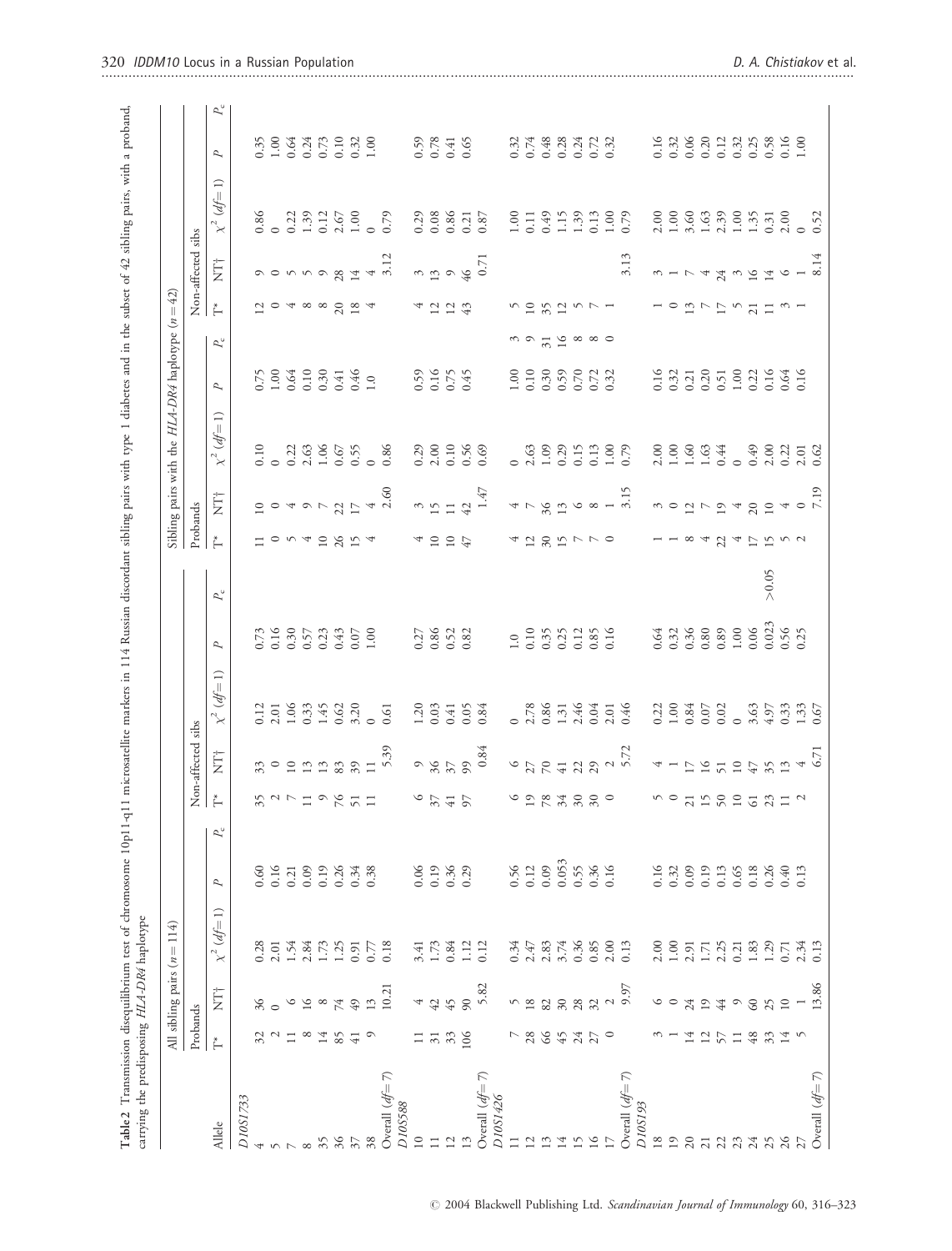|                               |               |                 | All sibling pairs $(n = 114)$                       |                                                     |                             |                                              |                   |                                                                       |                            |                                                     |                          | Sibling pairs with the $HLA-DR4$ haplotype ( $n=42$ )           |                                                                              |                                                                      |                       |                           |                                                                                                                                                                                                                                                                                                               |                                                                                              |
|-------------------------------|---------------|-----------------|-----------------------------------------------------|-----------------------------------------------------|-----------------------------|----------------------------------------------|-------------------|-----------------------------------------------------------------------|----------------------------|-----------------------------------------------------|--------------------------|-----------------------------------------------------------------|------------------------------------------------------------------------------|----------------------------------------------------------------------|-----------------------|---------------------------|---------------------------------------------------------------------------------------------------------------------------------------------------------------------------------------------------------------------------------------------------------------------------------------------------------------|----------------------------------------------------------------------------------------------|
|                               | Probands      |                 |                                                     |                                                     |                             |                                              | Non-affected sibs |                                                                       |                            |                                                     | Probands                 |                                                                 |                                                                              |                                                                      |                       | Non-affected sibs         |                                                                                                                                                                                                                                                                                                               |                                                                                              |
| Allele                        | ť             | È               | $\chi^2$ (df=1)                                     | P                                                   | $P_{\rm c}$                 | $\stackrel{*}{\leftarrow}$                   | È                 | $\chi^2$ (df= 1)                                                      | P                          | $\stackrel{*}{\vdash}$<br>$P_{\rm c}$               | È                        | $\chi^2 (df=1)$                                                 | P                                                                            | $P_{\rm c}$                                                          | Ě                     | İTT<br>Z                  | $\chi^2$ (df=1)                                                                                                                                                                                                                                                                                               | $P_c$<br>$\overline{a}$                                                                      |
| D10S5652                      |               |                 |                                                     |                                                     |                             |                                              |                   |                                                                       |                            |                                                     |                          |                                                                 |                                                                              |                                                                      |                       |                           |                                                                                                                                                                                                                                                                                                               |                                                                                              |
|                               | $20\,$        | 43              | $\begin{array}{c} 10.01 \\ 0.93 \end{array}$        | $1.6\times10^{-3}$ 0.33                             | > 0.05                      | 34 <sup>0</sup>                              | $29 + 4$          | $\begin{array}{c} 0.79 \\ 0.007 \\ 0.12 \\ 1.20 \\ 0.004 \end{array}$ | $0.37$<br>0.79             |                                                     | $^{19}$                  | $7.14$<br>1.20                                                  | $7.5 \times 10^{-3}$<br>0.27                                                 | > 0.05                                                               | $\frac{6}{9}$         | $\frac{12}{7}$            | $1.14$<br>0.13                                                                                                                                                                                                                                                                                                | $0.29$<br>$0.72$                                                                             |
| 22                            | 12            |                 |                                                     |                                                     |                             |                                              |                   |                                                                       |                            | りんこう                                                | $\circ$                  |                                                                 |                                                                              |                                                                      |                       |                           |                                                                                                                                                                                                                                                                                                               |                                                                                              |
| 23                            | $\infty$      | $\circ$         | 0.12                                                | 0.73                                                |                             | $\infty$                                     |                   |                                                                       |                            |                                                     |                          | $\circ$                                                         | $1.00$<br>0.59                                                               |                                                                      | 4                     | $\sim$ 4                  |                                                                                                                                                                                                                                                                                                               |                                                                                              |
| 25                            | $10$          | $\sim$          | $1.73\,$                                            | 0.19                                                |                             | $\circ$                                      | $\circ$ $\circ$   |                                                                       | $0.73$<br>$0.27$           |                                                     | $\omega$ $\omega$        | 0.29                                                            |                                                                              |                                                                      | $\tilde{\varepsilon}$ |                           | $1.33$<br>0.29                                                                                                                                                                                                                                                                                                | $0.59$<br>$0.59$<br>$0.06$                                                                   |
| 26                            | 132           | $96$            | 13.68                                               | $2.2 \times 10^{-4}$                                |                             | 113                                          | 115               |                                                                       | $0.85$<br>1.0              | $49$                                                |                          | 15.57                                                           | $7.0\times10^{-5}$                                                           | $\begin{array}{l} 4.3\times 10^{-3}\\ 8.7\times 10^{-3} \end{array}$ | $\sqrt{31}$           | $\frac{43}{7}$            |                                                                                                                                                                                                                                                                                                               |                                                                                              |
|                               | 13            | 25              | 4.20                                                | 0.040                                               | $0.014$<br>>0.05            | 19                                           | $19$              |                                                                       |                            |                                                     | $25 \n16$                | 14.40                                                           |                                                                              |                                                                      | 13                    |                           |                                                                                                                                                                                                                                                                                                               |                                                                                              |
| Overall $df = 5$ )<br>D10S675 |               | 20.46           | $1.0\times10^{-3}$                                  | $8.2\times10^{-3}$                                  |                             |                                              |                   |                                                                       |                            |                                                     | 19.30                    | $1.7\times10^{-3}$                                              | $1.4\times10^{-4}$ $1.4\times10^{-2}$                                        |                                                                      |                       | 6.79                      | $3.27$<br>$3.60$<br>$0.34$                                                                                                                                                                                                                                                                                    |                                                                                              |
| 14                            |               |                 |                                                     | 0.15                                                |                             |                                              |                   |                                                                       | 0.24                       |                                                     |                          |                                                                 |                                                                              |                                                                      |                       | 23                        |                                                                                                                                                                                                                                                                                                               |                                                                                              |
| 15                            | 52<br>19      |                 | $2.11$<br>$0.66$                                    | 0.42                                                |                             |                                              | 54                |                                                                       | 0.052                      |                                                     | $24$<br>10               | $0.72$<br>3.33                                                  | $0.39$<br>0.07                                                               |                                                                      |                       | $\circ$                   | $0.18$<br>1.20                                                                                                                                                                                                                                                                                                |                                                                                              |
| 16                            | $64\,$        | 3324            | $2.49$<br>0.24<br>0.42                              |                                                     |                             | 3 3 3 3 4                                    |                   | $1.39$<br>$3.77$<br>$1.49$<br>$0.37$<br>$0.37$                        | 0.29                       | 20727                                               |                          |                                                                 |                                                                              | > 0.05                                                               | 7921                  |                           |                                                                                                                                                                                                                                                                                                               | 678886                                                                                       |
| $\Gamma$                      | 45            |                 |                                                     | $\begin{array}{c} 0.11 \\ 0.62 \\ 1.00 \end{array}$ |                             |                                              | 647               |                                                                       | $0.22$<br>$0.37$           |                                                     | $\frac{16}{20}$ $\alpha$ | $3.56$<br>$0.348$<br>$0.36$                                     | $\begin{array}{c} 0.047 \\ 0.82 \\ 0.56 \end{array}$                         |                                                                      |                       | $\frac{1}{20}$            | $0.05$<br>$0.34$<br>$0.34$                                                                                                                                                                                                                                                                                    |                                                                                              |
| 18                            |               | $\sqrt{ }$      |                                                     |                                                     |                             |                                              | $\circ$           |                                                                       |                            |                                                     |                          |                                                                 |                                                                              |                                                                      |                       | $\sim$                    |                                                                                                                                                                                                                                                                                                               |                                                                                              |
| Overall $df = 7$ )            |               | 3.93            |                                                     |                                                     |                             |                                              | 4.28              |                                                                       |                            |                                                     |                          |                                                                 |                                                                              |                                                                      |                       | $1.07\,$                  |                                                                                                                                                                                                                                                                                                               |                                                                                              |
| D10S1243                      |               |                 |                                                     |                                                     |                             |                                              |                   |                                                                       |                            |                                                     |                          |                                                                 |                                                                              |                                                                      |                       |                           |                                                                                                                                                                                                                                                                                                               |                                                                                              |
|                               |               |                 |                                                     | 0.08                                                |                             |                                              |                   |                                                                       | $0.56$<br>0.45             |                                                     |                          |                                                                 | 0.16                                                                         |                                                                      |                       |                           |                                                                                                                                                                                                                                                                                                               |                                                                                              |
| $\overline{10}$               |               |                 |                                                     | 0.28                                                |                             |                                              | $\circ$           |                                                                       |                            |                                                     |                          |                                                                 |                                                                              |                                                                      |                       |                           |                                                                                                                                                                                                                                                                                                               |                                                                                              |
| $\overline{12}$               | 25            | $29\,$          | $3.02$<br>$1.18$<br>$0.34$<br>$1.09$                | 0.56                                                |                             | $\frac{8}{25}$                               | 228               |                                                                       | 0.054                      |                                                     |                          | $\begin{array}{c} 2.01 \\ 1.33 \\ 0.21 \end{array}$             | $0.25$<br>0.65                                                               |                                                                      | 13                    |                           | $\circ$ $\frac{6}{10}$                                                                                                                                                                                                                                                                                        |                                                                                              |
| 14                            | 22            | 29              |                                                     | 0.30                                                |                             |                                              |                   |                                                                       | 0.50                       | $\begin{array}{c} \n 0 \\  0 \\  0 \\  \end{array}$ |                          |                                                                 |                                                                              |                                                                      | 10                    | $\overline{10}$           |                                                                                                                                                                                                                                                                                                               |                                                                                              |
| 15                            |               | $\circ$         | $4.04$                                              | 0.044                                               |                             |                                              |                   |                                                                       | 0.16                       |                                                     | $\circ$                  |                                                                 | 0.32                                                                         |                                                                      |                       |                           |                                                                                                                                                                                                                                                                                                               |                                                                                              |
| 16                            | 48            | $\overline{21}$ | 12.53                                               | $4.0\times10^{-4}$                                  | $>0.05$<br>0.025<br>$>0.05$ | $\begin{array}{c}\n0 \\ 0 \\ 0\n\end{array}$ | 39                |                                                                       | $0.13\,$                   |                                                     | $\infty$                 |                                                                 | $1.4 \times 10^{-4}$<br>$2.2 \times 10^{-3}$<br>0.73                         | $8.7 \times 10^{-3}$                                                 | 13                    | $\overline{8}$            | $1.0$<br>$1.61$<br>$3.60$<br>$2.94$                                                                                                                                                                                                                                                                           |                                                                                              |
| 17                            | $\omega$      | $\frac{3}{2}$   | 6.49                                                | $0.011\,$                                           |                             |                                              | $\circ$           |                                                                       | 0.16                       |                                                     |                          |                                                                 |                                                                              | $> 0.05$                                                             | 4                     |                           |                                                                                                                                                                                                                                                                                                               |                                                                                              |
| $18\,$                        | $26\,$        |                 | 2.24                                                | 0.14                                                |                             |                                              | $\overline{31}$   |                                                                       | 0.86                       |                                                     | $\circ$                  | $\begin{array}{c} 1.00 \\ 14.50 \\ 10.0 \\ 0.12 \\ \end{array}$ |                                                                              |                                                                      | $\circ$               | $\Box$                    |                                                                                                                                                                                                                                                                                                               |                                                                                              |
| 19                            | $\sim$        | $\circ$         | $2.01$                                              | 0.16                                                |                             |                                              |                   | $\overline{0}$                                                        | $1.0\,$                    |                                                     |                          |                                                                 | $1.00$<br>0.64                                                               |                                                                      | $\circ$               | $\circ$                   | $\circ$                                                                                                                                                                                                                                                                                                       |                                                                                              |
| 20                            | $20\,$        | $\overline{19}$ | 0.03                                                | 0.86                                                |                             | $-5784$                                      | $\mathfrak{L}$    | $1.29$<br>$2.80$<br>$2.21$                                            | 0.26                       | 2000402                                             |                          | 0.22                                                            |                                                                              |                                                                      | $\circ$               | $m \propto r \sim \omega$ | $2.00$<br>0.578<br>1.78<br>1.000<br>1.33<br>0.88                                                                                                                                                                                                                                                              |                                                                                              |
| $\overline{21}$               | 15            | $20\,$          | 0.77                                                | 0.38                                                |                             |                                              | $\overline{14}$   |                                                                       | 0.09                       |                                                     | $\circ$                  | 1.18                                                            | 0.28                                                                         |                                                                      | $\circ$               |                           |                                                                                                                                                                                                                                                                                                               |                                                                                              |
| 22                            | 35            | 23              | $2.86$<br>0.15                                      | 0.09                                                |                             |                                              | 33                |                                                                       | 0.14                       |                                                     | $\infty$                 | 0.44                                                            | $\begin{array}{c} 0.51 \\ 1.00 \\ 0.53 \\ 1.00 \\ 1.00 \\ 1.011 \end{array}$ |                                                                      | $\Box$                |                           |                                                                                                                                                                                                                                                                                                               |                                                                                              |
| 23                            | 13            | 15              |                                                     | 0.70                                                |                             |                                              | 14                | $\circ$                                                               |                            | $\overline{4}$                                      |                          | $\circ$                                                         |                                                                              |                                                                      |                       |                           |                                                                                                                                                                                                                                                                                                               |                                                                                              |
| 24                            | $\circ$       | $\Xi$           | $0.21$<br>0.18<br>2.2 × 10 <sup>-3</sup>            | $0.65$ $0.67$                                       |                             | $\overline{10}$                              | 10                | $\circ$                                                               | $1.00$<br>$1.00$<br>$0.40$ | $\omega$ $\omega$                                   |                          | 0.4                                                             |                                                                              |                                                                      |                       |                           |                                                                                                                                                                                                                                                                                                               |                                                                                              |
| $\overline{30}$               | 13            | $\Box$          |                                                     |                                                     |                             | $\overline{10}$                              | 14                | 0.71                                                                  |                            |                                                     | $\mathfrak{S}$           | $\circ$                                                         |                                                                              |                                                                      |                       | $\overline{4}$            |                                                                                                                                                                                                                                                                                                               |                                                                                              |
| Overall $df = 7$<br>D10S1780  |               | 33.87           |                                                     | $0.017\,$                                           |                             |                                              | 9.49              | 0.80                                                                  |                            |                                                     | 35.18                    | $1.4 \times 10^{-3}$                                            |                                                                              |                                                                      |                       | $\overline{8}$ .          |                                                                                                                                                                                                                                                                                                               |                                                                                              |
| $\overline{21}$               | 17            | 23              | $1.01\,$                                            | 0.31                                                |                             | $\overline{21}$                              | $\mathbf{5}$      | 0.2                                                                   | 0.65                       |                                                     | $\overline{ }$           |                                                                 |                                                                              |                                                                      |                       |                           |                                                                                                                                                                                                                                                                                                               |                                                                                              |
| 22                            | $\frac{3}{2}$ | 19              |                                                     |                                                     |                             | $18\,$                                       | 14                |                                                                       | 0.32                       | $\frac{6}{9}$ $\frac{40}{9}$                        |                          | $\begin{array}{c} 0.15 \\ 1.39 \\ 2.01 \\ 0.02 \\ \end{array}$  | $0.74$<br>$0.75$<br>$0.59$<br>$0.59$<br>$0.50$<br>$0.50$<br>$1.1$            |                                                                      |                       | $\sim$ $\sim$             | $\begin{array}{c} 3.39 \\ 1.39 \\ 0.15 \\ 0.01 \\ 0.01 \\ 0.01 \\ 0.01 \\ 0.01 \\ 0.01 \\ 0.01 \\ 0.01 \\ 0.01 \\ 0.01 \\ 0.01 \\ 0.01 \\ 0.01 \\ 0.01 \\ 0.01 \\ 0.01 \\ 0.01 \\ 0.01 \\ 0.01 \\ 0.01 \\ 0.01 \\ 0.01 \\ 0.01 \\ 0.01 \\ 0.01 \\ 0.01 \\ 0.01 \\ 0.01 \\ 0.01 \\ 0.01 \\ 0.01 \\ 0.01 \\ 0.$ |                                                                                              |
| 23                            |               | $\sim$          | $1.23$<br>$2.71$                                    | $0.27\phantom{00}$                                  |                             | 4                                            |                   | $1.33$<br>$1.33$<br>$0.95$                                            | 0.25                       |                                                     | $\frac{5}{2}$            |                                                                 |                                                                              |                                                                      |                       |                           |                                                                                                                                                                                                                                                                                                               |                                                                                              |
| 25                            |               | $13\,$          | 2.72                                                |                                                     |                             | $\Box$                                       | $\sim$ $\infty$   |                                                                       | 0.33                       |                                                     | $\omega$                 |                                                                 |                                                                              |                                                                      |                       |                           |                                                                                                                                                                                                                                                                                                               |                                                                                              |
| $\overline{26}$               | 129           | 112             | 3.55                                                | $0.10$<br>$0.06$                                    |                             | 117                                          | 124               | 0.41                                                                  | 0.52                       |                                                     | 50                       |                                                                 |                                                                              |                                                                      | $48\,$                | 51                        |                                                                                                                                                                                                                                                                                                               |                                                                                              |
| 27                            | 14            | $\circ$         |                                                     | 0.28                                                |                             |                                              | 14                | 2.17                                                                  | 0.14                       |                                                     | 4                        |                                                                 |                                                                              |                                                                      | $\circ$               | $\frac{1}{2}$             |                                                                                                                                                                                                                                                                                                               |                                                                                              |
| 28                            |               |                 |                                                     | 0.56                                                |                             | $\circ$ $\sim$                               |                   | $0.34$<br>3.36                                                        | 0.56<br>0.76               | 40                                                  | $\frac{0}{2.92}$         | $\circ$ $\circ$ <sup>7</sup>                                    |                                                                              |                                                                      |                       |                           |                                                                                                                                                                                                                                                                                                               |                                                                                              |
| Overall $df = 7$              |               |                 | $\begin{array}{c} 1.16 \\ 0.34 \\ 9.89 \end{array}$ | 0.13                                                |                             |                                              |                   |                                                                       |                            |                                                     |                          |                                                                 |                                                                              |                                                                      |                       |                           |                                                                                                                                                                                                                                                                                                               | $\begin{array}{c} 24 \\ 0.70 \\ 0.10 \\ 0.01 \\ 0.00 \\ 0.00 \\ 0.00 \\ 0.00 \\ \end{array}$ |
| $*T$ – transmitted            |               |                 |                                                     |                                                     |                             |                                              |                   |                                                                       |                            |                                                     |                          |                                                                 |                                                                              |                                                                      |                       |                           |                                                                                                                                                                                                                                                                                                               |                                                                                              |
|                               |               |                 |                                                     |                                                     |                             |                                              |                   |                                                                       |                            |                                                     |                          |                                                                 |                                                                              |                                                                      |                       |                           |                                                                                                                                                                                                                                                                                                               |                                                                                              |
| $+NT$ – nontransmitted        |               |                 |                                                     |                                                     |                             |                                              |                   |                                                                       |                            |                                                     |                          |                                                                 |                                                                              |                                                                      |                       |                           |                                                                                                                                                                                                                                                                                                               |                                                                                              |

Table 2 Continued

Table 2 Continued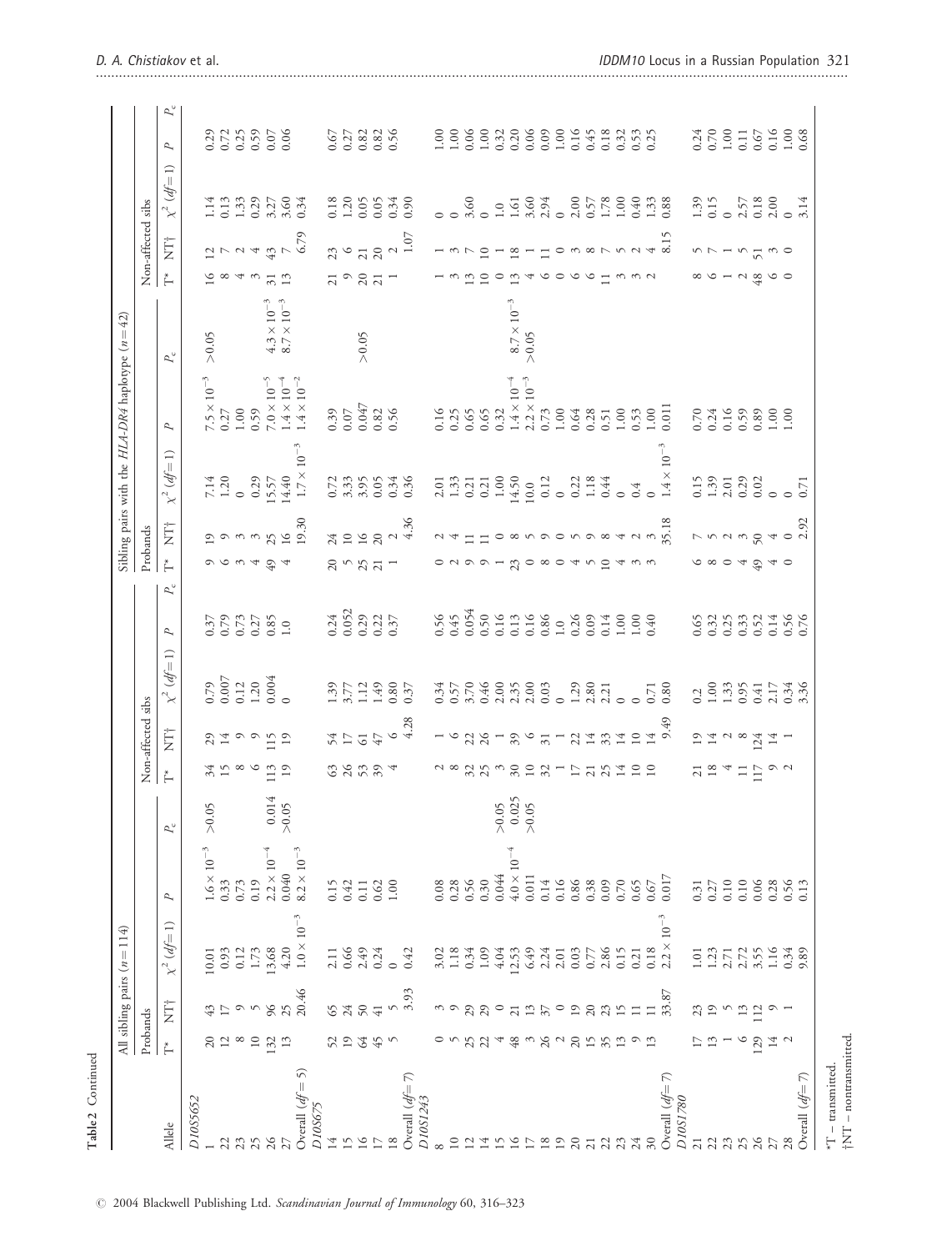|             |                          |  |          | All sibling pairs $(n = 114)$ |       |             |    |                   |                                                                   |      |              |    | Sibling pairs with the $HLA-DR4$ haplotype $(n=42)$ |      |                    |                   |                           |                                        |      |
|-------------|--------------------------|--|----------|-------------------------------|-------|-------------|----|-------------------|-------------------------------------------------------------------|------|--------------|----|-----------------------------------------------------|------|--------------------|-------------------|---------------------------|----------------------------------------|------|
|             |                          |  | Probands |                               |       |             |    | Non-affected sibs |                                                                   |      | Probands     |    |                                                     |      |                    | Non-affected sibs |                           |                                        |      |
| Gene        | <b>SNP</b>               |  |          | Allele T* NT† $\chi^2(d)=1$ P |       | $P_c$       |    |                   | NT $T^*$ $\chi^2(d)=1$ $P$ $P_c$ NT $T^*$ $\chi^2(d)=1$ $P$ $P_c$ |      |              |    |                                                     |      |                    |                   |                           | NT† $\Gamma^*$ $\chi^2$ (df=1) P $P_c$ |      |
| GAD2        | Ala326Gly Gly 44 56 2.88 |  |          |                               | 0.09  |             |    | 53 47 0.72        |                                                                   | 0.40 | $24$ 30 1.33 |    |                                                     | 0.25 |                    | 28 26 2.00        |                           |                                        | 0.16 |
|             | CREM C(-11)T             |  | 58 47    | 2.31                          | 0.13  |             | 48 |                   | 1.54                                                              | 0.21 | 33           | 25 | 2.21                                                | 0.14 |                    | 27                | $\overline{\frac{31}{2}}$ | 0.55                                   | 0.46 |
| <b>TCF8</b> | A182905G G               |  | 51 36    | 5.17                          | 0.023 | $> 0.05$ 40 |    | 47                | 1.13                                                              | 0.29 | 29           | 17 | 6.26                                                |      | $0.012$ $0.037$ 20 |                   | 26 1.57                   |                                        | 0.21 |

Table 3 Transmission disequilibrium rest of Ala326Gly GAD2, C(--11)T CREM and A182905G 7CF8 single-nucleotide polymorphism (SNP) in 114 Russian discordant sibling pairs with type 1 diabetes and in

11)T CREM and A182905G TCF8 single-nucleotide polymorphism (SNP) in 114 Russian discordant sibling pairs with type 1 diabetes and in

Transmission disequilibrium test of Ala326Gly GAD2, C(

no major role of the GAD2 gene in T1DM has been shown in large UK and Finnish family datasets, using a high-density map of SNP located within the gene [25]. We also showed no association of the Gly326Glu dimorphism of the GAD2 gene with T1DM in a Russian sample. These data suggest that genetic variation within this gene is unlikely to contribute significantly to the pathogenesis of the disease.

cAMP-responsive element modulator, product of the CREM gene, regulates production of interleukin-2 (IL-2), a cytokine that directs the growth and proliferation of T cells [26]. CREM protein is increased in T cells of patients with systemic lupus erythematosus, an autoimmune disease with the production of antibodies to components of the cell nucleus in association with a diverse array of clinical manifestations, and this protein has been considered responsible for the decreased production of IL-2 [27]. Moreover, the involvement of CREM protein in impaired insulin gene transcription in the pancreas of diabetic rats was found [28]. These data suggest in favour of CREM gene to be evaluated as a likely candidate for susceptibility to T1DM. However, our study failed to detect any association of the  $C(-11)T$  dimorphism of the CREM gene with T1DM. It is possible that other polymorphic marker could be involved in the susceptibility to the disease. Further investigations are required to conclude whether polymorphic variants of the CREM gene are involved in the development of T1DM.

Transcription factor 8 negatively regulates the expression of CD4 and IL-2 by T cells [29, 30], and their gene therefore might be a likely candidate for the susceptibility to T1DM. The TCF8 gene is located between markers D10S565 and D10S1243, which showed association and maximal strength of linkage to T1DM in the Russian family dataset. We found that the A/G nucleotide variation in intron 4 of the TCF8 gene is associated with the disease in the subset of Russian simplex families, containing affected sibs with the common predisposing HLA-DR4 haplotype (Table 3). This suggests that the TCF8 gene could represent the IDDM10 susceptibility gene in a Russian population. However, TCF8 seems to have a modest effect in conferring T1DM susceptibility and rather modulates disease development in HLA-DR4-positive subjects. In the future, it is necessary to re-estimate a role of the intron 4 polymorphic site as well as to examine relevance of other genetic variations within the TCF8 gene to the susceptibility to T1DM in a larger sample size. Finding a common disease-associated TCF8 haplotype will help to clarify, exactly, whether the TCF gene is a true contributor to the T1DM susceptibility within IDDM10 locus.

# References

Field LL. Genetic linkage and association studies of type I diabetes: challenges and rewards. Diabetologia 2002;45:21–35.